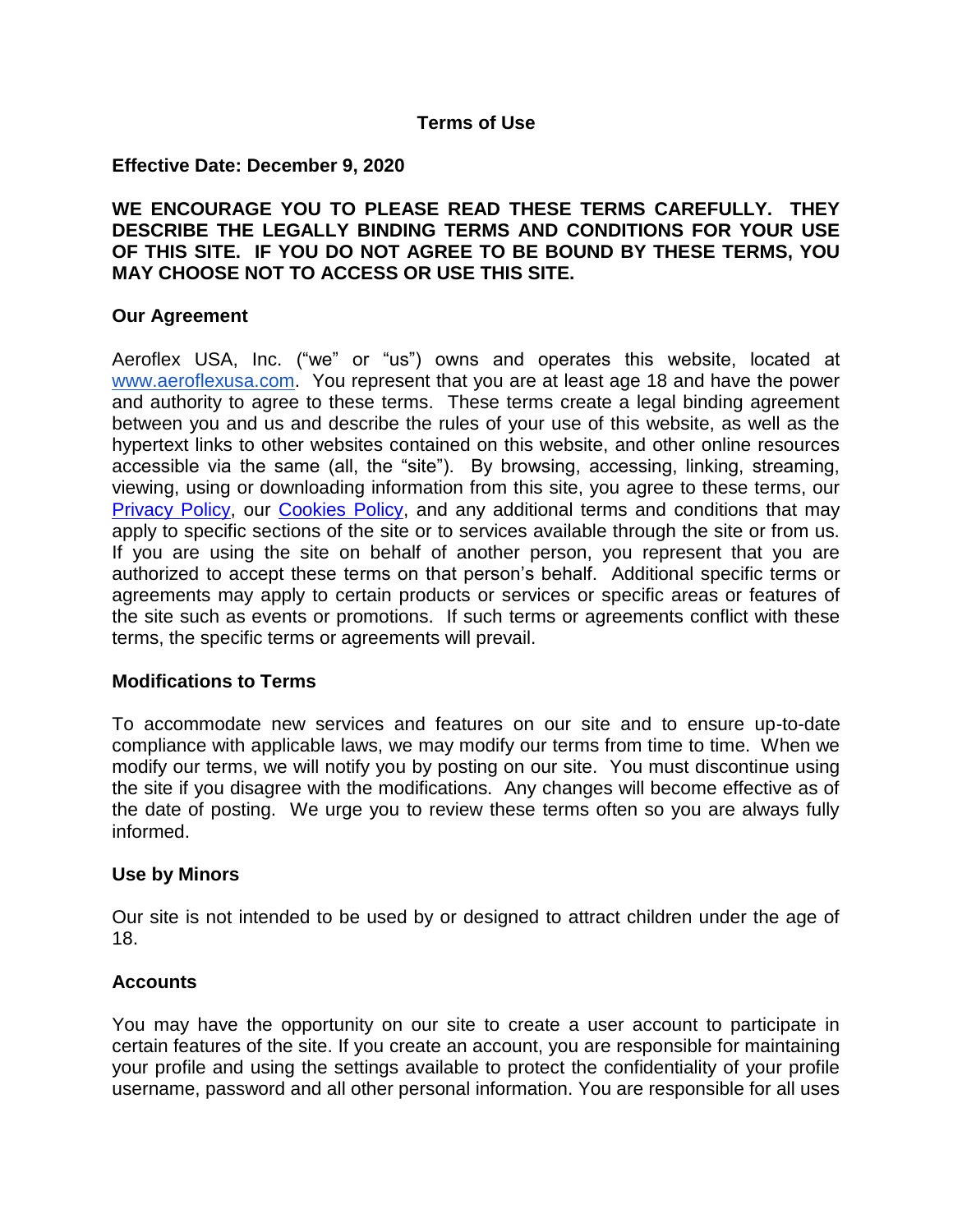of your account, whether or not you have authorized them. You agree to provide, maintain and update true, accurate, current, and complete information about yourself in the registration process. You may not impersonate any person or entity or misrepresent your identity or affiliation with any person or entity, including using another person's username, password or other account information, or another person's name, likeness, voice, image or photograph. You agree to promptly notify us of unauthorized use of your username, password, other account information or any other breach of security that you suspect or become aware of involving or relating to the site. You also agree to exit your user account at the end of each session. Our site may offer you the opportunity to register or log in using social media or other third-party services. We do not control such services and are not responsible for them. We fully disclaim all liability associated with them.

# **Intellectual Property**

This site and its entire contents, features and functionality (including, without limitation, all information, software, text, displays, images, photos, video, audio, music, songs, recordings, digital downloads, graphics, "look and feel," trademarks, logos, and trade dress, and the design, selection and arrangement of those elements, are owned by us, our licensors, or other providers of such material and are protected by United States and international copyright, trademark, patent, trade secret and other intellectual property or proprietary rights laws. The mark Aeroflex and all logos incorporating the mark, and certain of the other names, marks, and logos on the site are trademarks and service marks owned or controlled by us.All goodwill generated from use of our marks will inure to our exclusive benefit. You may not, nor may you allow others to, directly or indirectly sell, license, rent, reproduce, modify or attempt to modify, or create derivative works from the site content in any way or reproduce or publicly display, perform, transmit or distribute or otherwise use the site content for any public or commercial purpose. You may not systematically retrieve data or other site content from our site to create or compile, directly or indirectly, a collection, compilation, database or directory without our prior written consent. Subject to these terms, we grant you a non-exclusive, non-transferable, limited right to access, use and view our site and its content solely for your own personal use, including the following:

- Your computer may temporarily store copies of such materials in RAM incidental to your accessing and viewing those materials.
- You may store files that are automatically cached by your Web browser for display enhancement purposes.
- You may download one copy of a reasonable number of pages of the site and other material intentionally made available for downloading for your own personal, noncommercial use and not for further reproduction, publication or distribution, and provided that you keep intact any copyright and other proprietary notices on the materials.
- If we provide desktop, mobile or other applications for download, you may download a single copy to your computer or mobile device solely for your own personal, non-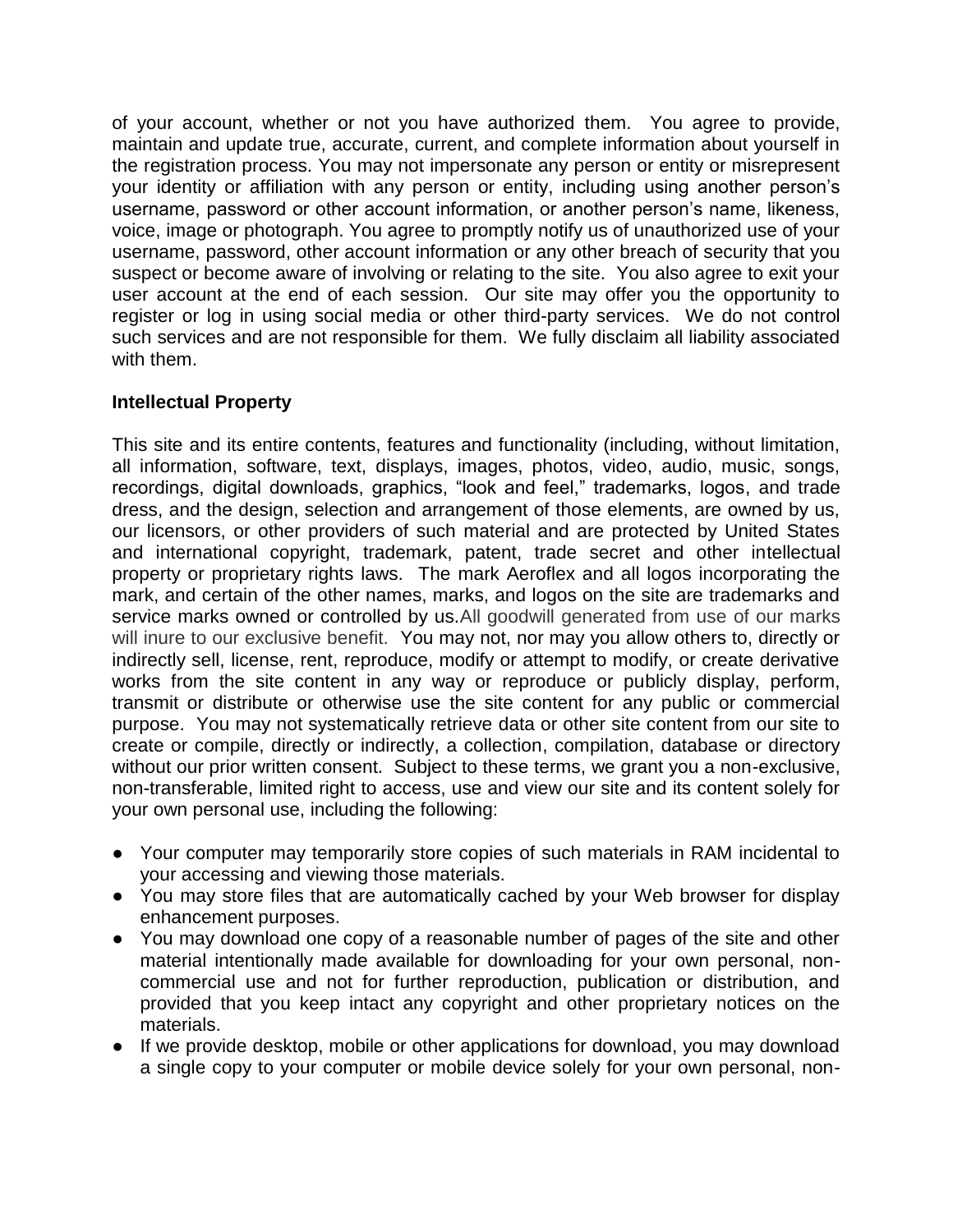commercial use, provided you agree to be bound by our end user license agreement for such applications.

You do not have the right to delete or alter any copyright, trademark or other proprietary rights notices from copies of materials from this site. No right, title or interest in or to the site or any content on the site is transferred to you, and all rights not expressly granted are reserved by us.

## **User Contributions**

You may have the opportunity to post or upload, or have someone else post or upload on your behalf, content to our site ("User Contributions"), including through testimonials, profiles, forums, and other interactive features. User Contributions may include, for example, text, music, photos, videos, sounds, lyrics, messages, illustrations, files, images, graphics, comments, information, and other materials. You represent that your User Contributions are true and accurate and do not infringe the rights of any other person or entity or violate any laws and that you own or control all rights to the content necessary to post or upload it. To the extent the law allows, we reserve the right to reveal your identity or any other information we know about you if a complaint or legal action arises from your User Contributions. By posting or uploading User Contributions to our site, you are granting us an irrevocable, non-terminable, non-exclusive, transferable, sub-licensable, royalty-free, worldwide license to use, copy, distribute, publicly display, modify, or create derivative works from such materials or any part of such materials. If you become aware that your User Contributions include any material for which you lack the unrestricted right to grant us the rights set forth above, you agree to promptly notify us. You have no right to maintain or access User Contributions on our site and we have no obligation to return User Contributions or otherwise make them available to you except as described in our [Privacy Policy.](https://www.aeroflexusa.com/wp-content/uploads/2020/12/Aeroflex_Privacy_Policy_120920.pdf) You understand and acknowledge that you are responsible for any User Contributions you submit or contribute, and you, not us, have full responsibility for such content, including its legality, reliability, accuracy and appropriateness. We are not responsible, or liable to any third party, for the content or accuracy of your User Contributions. We are not responsible for the timeliness, deletion, misdelivery or failure to store any of your User Contributions or personalization settings. We may freely use any feedback, suggestions or ideas you provide to us, and you grant to us a perpetual, worldwide, transferable, sublicensable, irrevocable, non-terminable, royalty-free license to use such feedback in any way.

## **Public Forums and Interactive Communications**

Our site may offer public forums and other interactive communications. Please be aware that these features are public or may be subject to public access. You acknowledge that public forums offered on the site are for public and not private communications. Please use respect when you interact with others through our site. You are responsible for the content you post and the consequences of posting the content, and your interactions with third parties through our site. Such dealings are solely between you and such third parties. We urge you to be cautious about these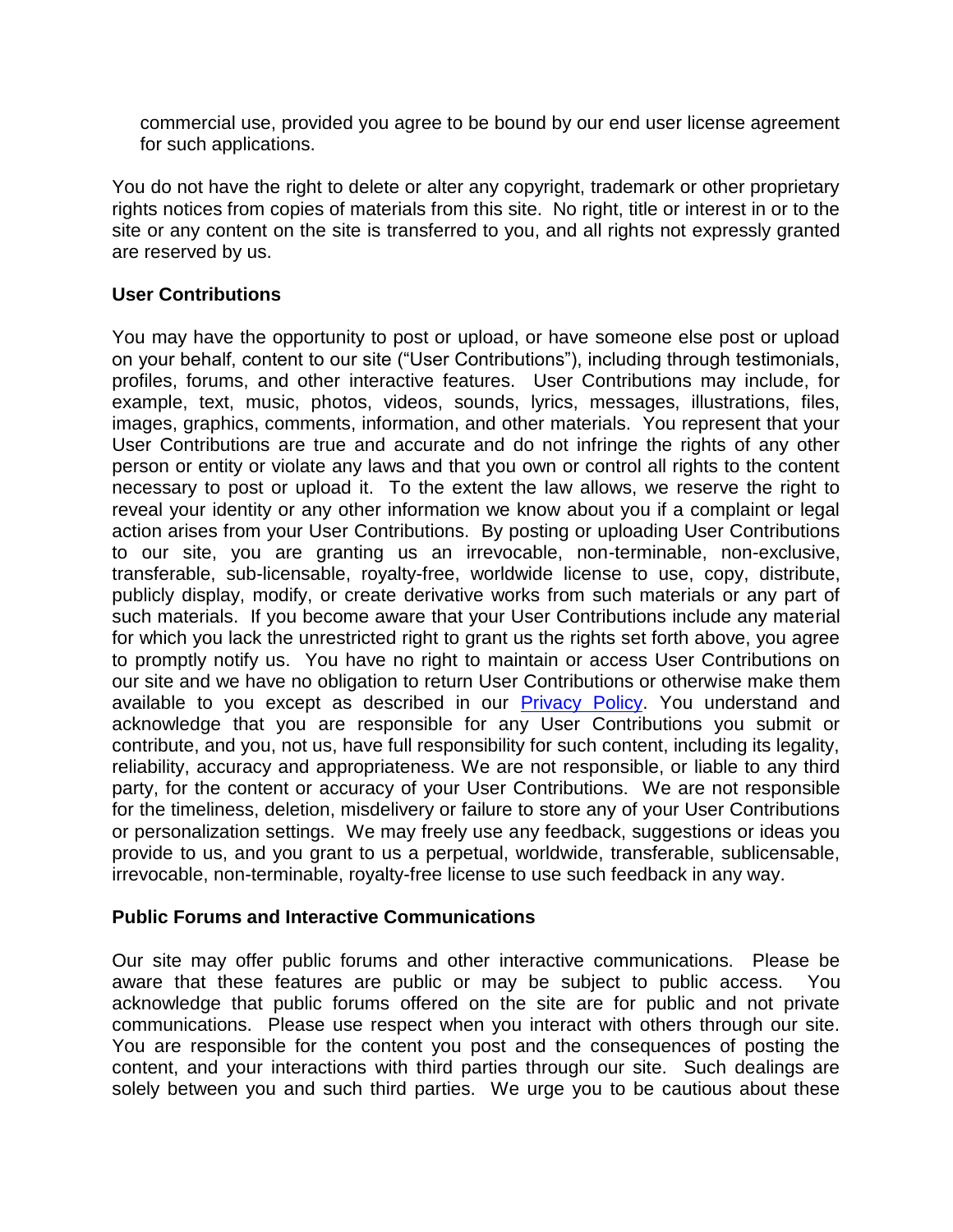interactions. Your use or reliance on such content is at your own risk, and we are not responsible for it. We reserve the right to remove without notice any posting or communication for any reason, but we have no obligation to delete content that you may find objectionable or offensive. Information and opinions expressed in public forums or other interactive communications by others are not necessarily ours.

# **Content Standards**

These content standards apply to any and all User Contributions and your use of interactive services. User Contributions must comply with all applicable federal, state, local and international laws and regulations. Without limiting the foregoing, User Contributions must not:

● Contain any material that is defamatory, obscene, indecent, abusive, offensive, harassing, violent, hateful, inflammatory or otherwise objectionable.

• Promote sexually explicit or pornographic material, violence, or discrimination based on race, sex, religion, nationality, disability, sexual orientation or age.

● Infringe any patent, trademark, trade secret, copyright or other intellectual property or other rights of any other person.

● Violate the legal rights (including the rights of publicity and privacy) of others or contain any material that could give rise to any civil or criminal liability under applicable laws or regulations or that otherwise may be in conflict with these Terms and our [Privacy Policy.](https://www.aeroflexusa.com/wp-content/uploads/2020/12/Aeroflex_Privacy_Policy_120920.pdf)

• Be likely to deceive any person.

● Promote any illegal activity, or advocate, promote or assist any unlawful act.

●Cause annoyance, inconvenience or needless anxiety or be likely to upset, embarrass, alarm or annoy any other person.

● Impersonate any person, or misrepresent your identity or affiliation with any person or organization.

● Involve commercial activities or sales, such as contests, sweepstakes and other sales promotions, barter, or advertising.

• Give the impression that they emanate from or are endorsed by us or any other person or entity, if this is not the case.

# **Third-Party Content**

Our site may include content posted or uploaded by third parties ("Third-Party Content"). Unless our site makes clear otherwise, we do not claim ownership of Third-Party Content, and it does not necessarily express our views. Because it is not content we have posted or uploaded, we are not responsible for Third-Party Content and cannot verify its accuracy, timeliness, completeness or usefulness. We have the right, but not the obligation, to monitor, edit or delete Third-Party Content. Your use or reliance on Third-Party Content is at your own risk, and we are not responsible for it. If you have a dispute with any other user of our site or any third party, you agree that the dispute is between you and the third party and we are under no obligation to become involved, and you release us and our parents, subsidiaries, affiliates, members, officers, directors,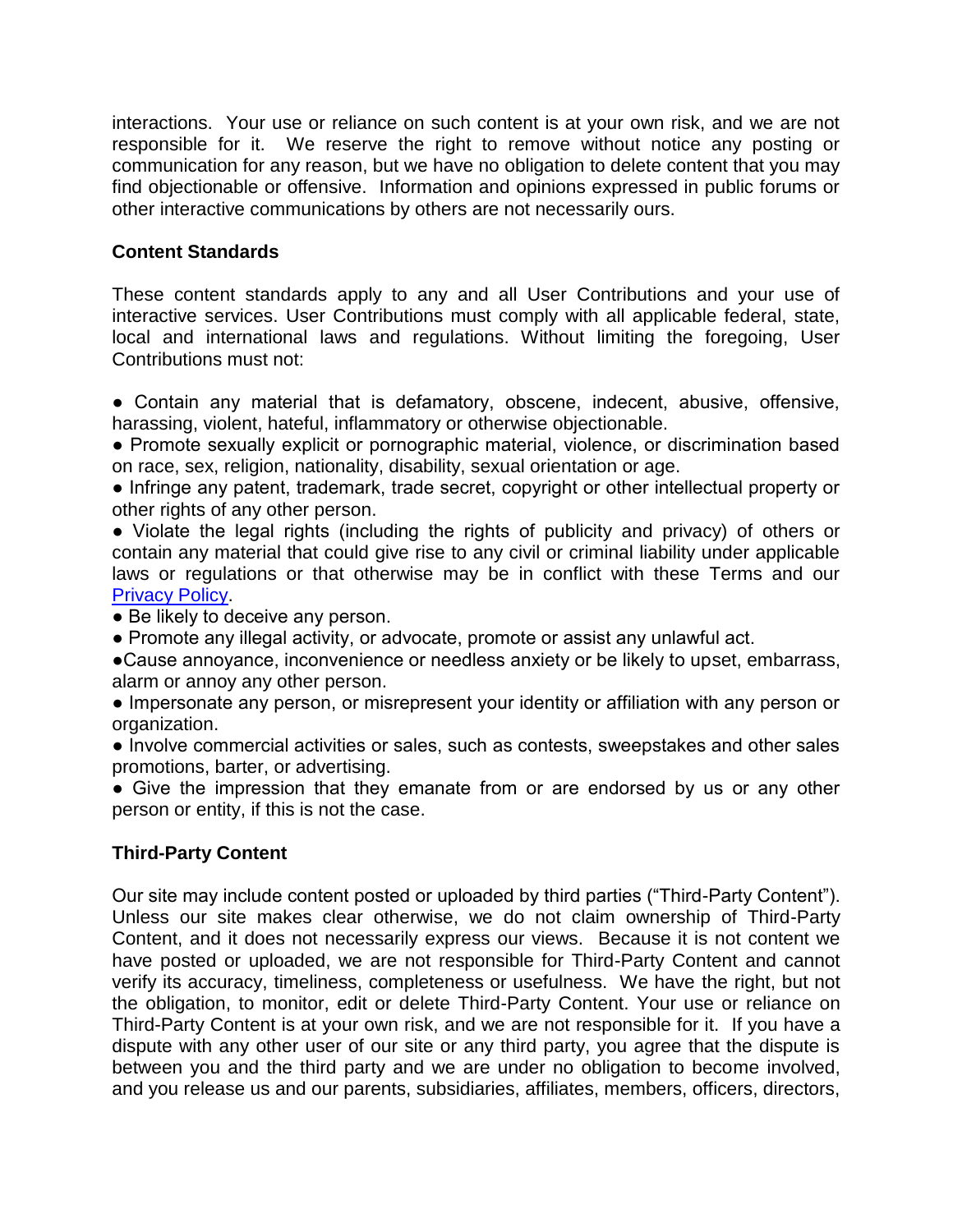employees, agents, representatives, and service providers from claims, demands, and damages of every kind or nature arising out of, relating to, or in any way connected with such dispute.

Our site may use third-party trademarks and logos to identify third parties and resources. Our use of these marks does not imply affiliation with or endorsement of the third party. These marks are the property of their respective owners.

# **Third-Party Suppliers**

Our site may use software or services provided by third parties. We provide those products and services to you with permission of the suppliers on their terms, and subject to our own terms set forth here. Without limiting these terms, we expressly disclaim any warranty or other assurance to you regarding these third-party products and services.

## **External Links and Features**

Our site may include links to other websites or allow you to use certain features and plug-ins that integrate external social media sites and other sites and other third-party features and tools. These terms do not apply to any external linked sites, and we have no control over and cannot be responsible for the practices or the contents of such external sites or their availability. We do not endorse and are not responsible for any content, advertising, products, or other materials on or available from external sources or your reliance on them. Your use of these external sites and features is at your own risk, and it is your responsibility to protect yourself from viruses and other destructive elements. We encourage you to consult the terms of such sites.

## **Copyright Infringement; Notice and Take-Down Procedures**

We specifically prohibit the posting of any content that violates or infringes the copyright rights and/or other intellectual property rights (including rights of privacy and publicity) of any person or entity. If you believe that any material contained on this site infringes your copyright or other intellectual property rights, you should notify us of your copyright infringement claim in accordance with the following procedure. We will process notices of alleged infringement that it receives and will take appropriate action as required by the Digital Millennium Copyright Act ("DMCA"). The DMCA requires that notifications of claimed copyright infringement should be sent to us via website at [https://www.aeroflexusa.com/contact-us,](https://www.aeroflexusa.com/contact-us) via phone at 866-237-6235, or via mail at:

Aeroflex USA, Inc. Attn: Chief Operating Officer 282 Industrial Park Road Sweetwater, TN 37874

To be effective, the notification must be in writing and contain the following information: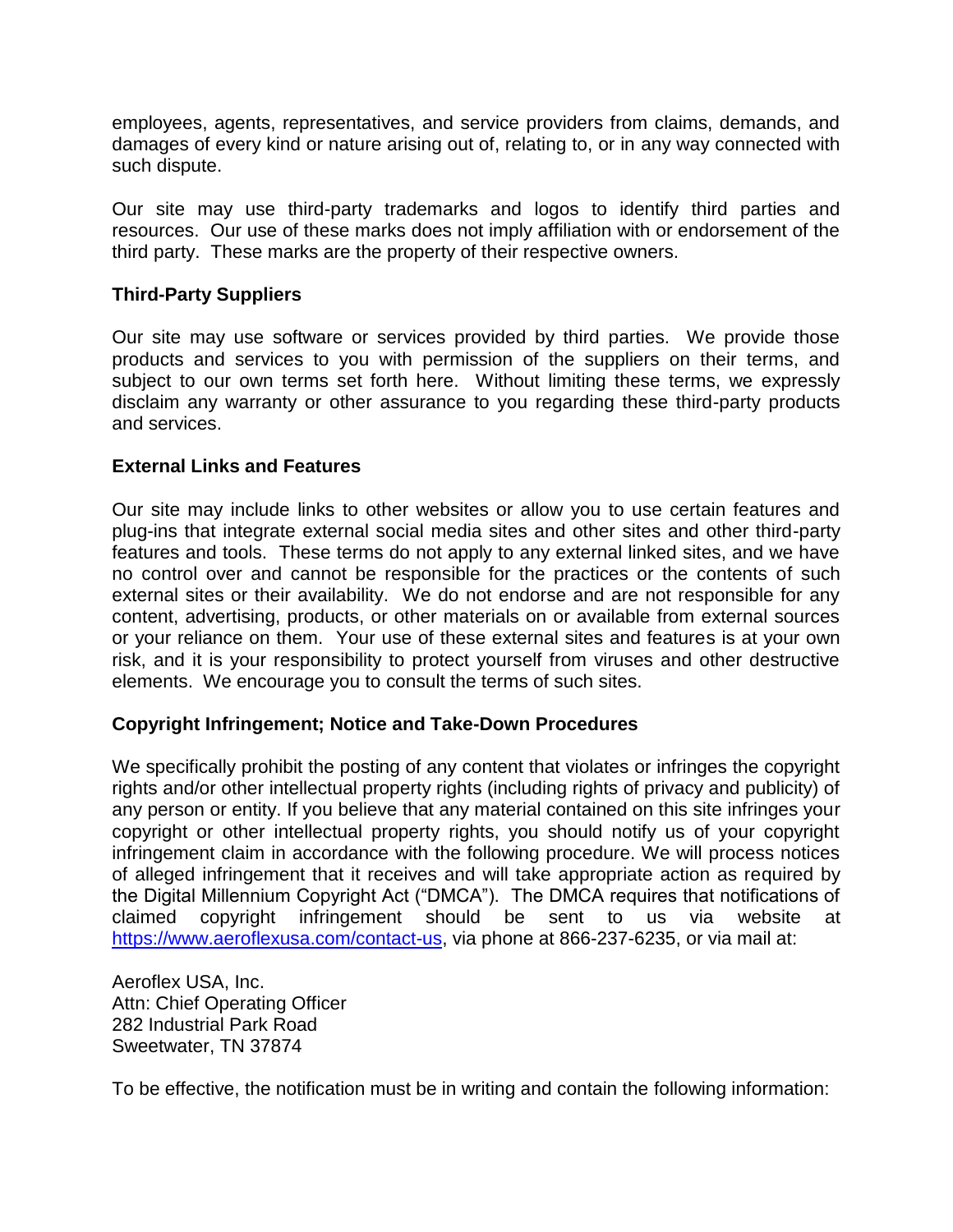● Physical or electronic signature of a person authorized to act on behalf of the owner of an exclusive right that is allegedly infringed;

• Identification of the copyrighted work claimed to have been infringed, or, if multiple copyrighted works at a single online site are covered by a single notification, a representative list of such works at that site;

● Identification of the material that is claimed to be infringing or to be the subject of infringing activity and that is to be removed or access to which is to be disabled, and information reasonably sufficient to permit the service provider to locate the material;

● Information reasonably sufficient to permit the service provider to contact the complaining party, such as an address, telephone number, and, if available, an electronic mail address at which the complaining party may be contacted;

• A statement that the complaining party has a good faith belief that use of the material in the manner complained of is not authorized by the copyright owner, its agent, or the law; and

● A statement that the information in the notification is accurate, and under penalty of perjury, that the complaining party is authorized to act on behalf of the owner of an exclusive right that is allegedly infringed.

Inquiries that do not follow this procedure may not receive a response. Upon receiving a claim of infringement, we may, in our discretion, remove or disable the material claimed to be infringed.

**Please be advised that if you materially misrepresent that material is infringing your intellectual property, you may be liable for damages (including costs and attorneys' fees). If you are not sure whether the material infringes on your intellectual property, you should consider contacting an attorney before contacting us.**

## **Changes to the Site**

We may, for any or no reason and at our discretion, modify, disable, or discontinue operation of our site or your access to our site without notice and without liability to you or any other party. Reasons for termination may include provision of false or misleading registration information, interference with other users or the administration of our services, or violation of these terms or any of our other policies or agreements. Upon denial of access, you agree not to attempt to access our site. Termination will not limit any of our other rights or remedies. We also may limit your use of the site, including, for example, limits on the amount of content you upload or the number of posts you make and your frequency of access.

# **[Privacy Policy](https://www.aeroflexusa.com/wp-content/uploads/2020/12/Aeroflex_Privacy_Policy_120920.pdf) and Security**

We respect your privacy and will handle your personal information pursuant to our **[Privacy Policy.](https://www.aeroflexusa.com/wp-content/uploads/2020/12/Aeroflex_Privacy_Policy_120920.pdf)** By using our site, you consent to the collection and use of personal information submitted by you in accordance with our [Privacy Policy.](https://www.aeroflexusa.com/wp-content/uploads/2020/12/Aeroflex_Privacy_Policy_120920.pdf) You acknowledge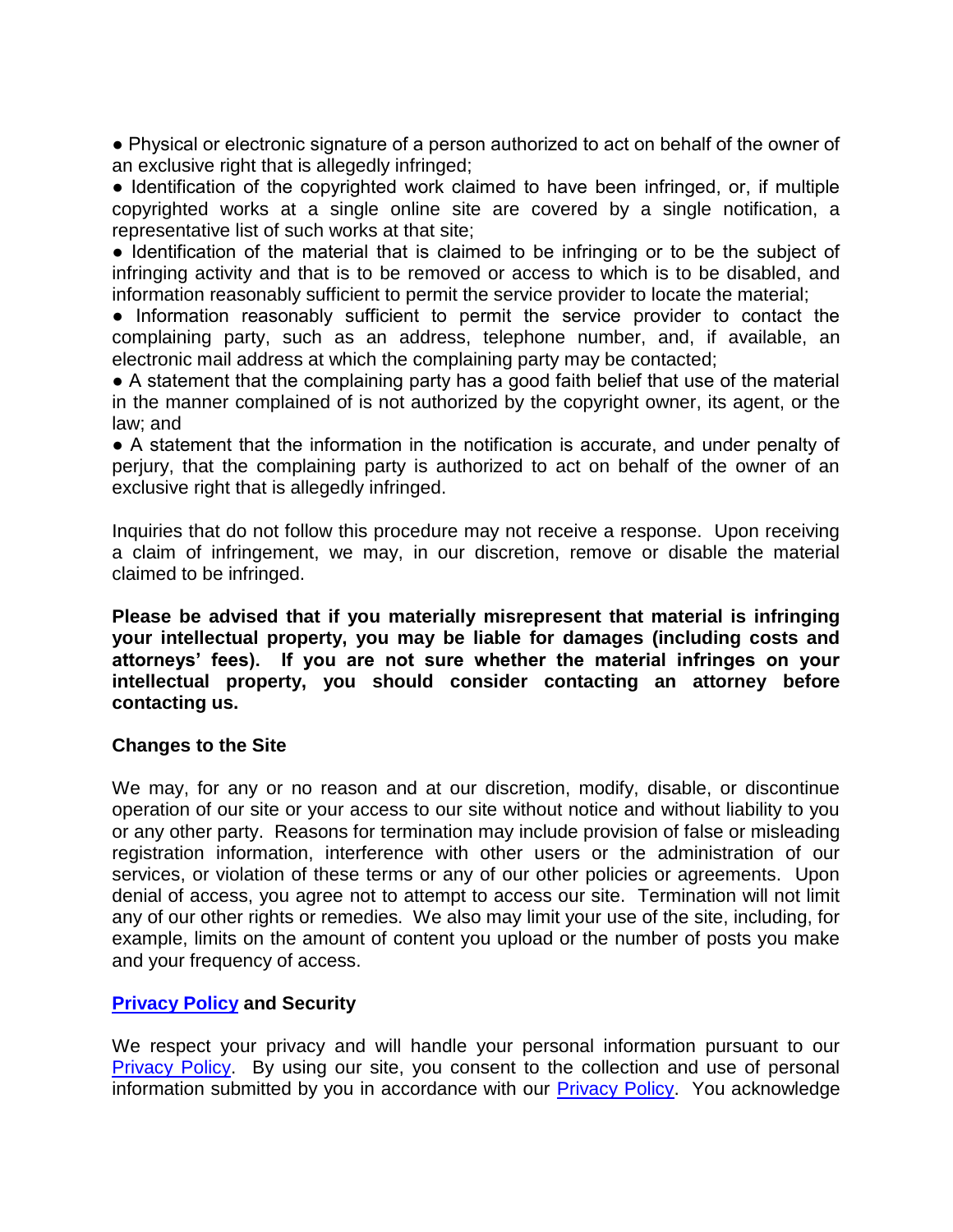that transmission of information by the Internet is never completely secure. Except as otherwise stated in our **Privacy Policy**, we do not guarantee the security of any information transmitted to or from our site, including to or from any external sites linked to our site, and submission of any information to our site or to any external sites linked to our site is your risk and responsibility.

# **Service Interruptions**

We will do our best to provide uninterrupted service to our site, but we do not guarantee continuous and uninterrupted access to our site, and operation of our site may be affected by circumstances outside of our control. You are responsible for providing or obtaining Internet access and any hardware or software necessary to connect to the Internet or use our site.

## **Mobile Access**

Your access or use of our site through a mobile device will require wireless service and may require software. Our site and services may offer text-messaging capability. You are responsible for these requirements, all applicable charges and fees incurred from them, and the terms of your agreements with your mobile service and telecommunications providers. Not all features of our site may work with or be permitted by your device or network provider. We are not responsible for the unavailability or delays in wireless, text-messaging, or telecommunications service, or any loss, damage or security breach or disclosure of your information to third parties from use of such services.

## **Force Majeure**

If you or we are prevented from performing or are unable to perform any obligation under these terms due to any cause beyond the reasonable control of the party invoking this provision, the affected party's performance will be extended for the period of delay or inability to perform due to such occurrence, but in no event later than 60 days.

## **Not Professional Advice**

The content on our site is provided for general informational and promotional purposes only and should not be construed as advice. We do not warrant the accuracy, completeness or usefulness of this information. The content is not intended to, and does not, constitute spiritual, legal, medical, financial or professional advice, and may not be used for such purposes. Any reliance you place on such information is strictly at your own risk.

# **Disclaimer of Warranties**

THE CONTENT ON OUR SITE SHOULD NOT BE INTERPRETED AS A RECOMMENDATION FOR ANY SPECIFIC PROPERTY, PRODUCT OR SERVICE,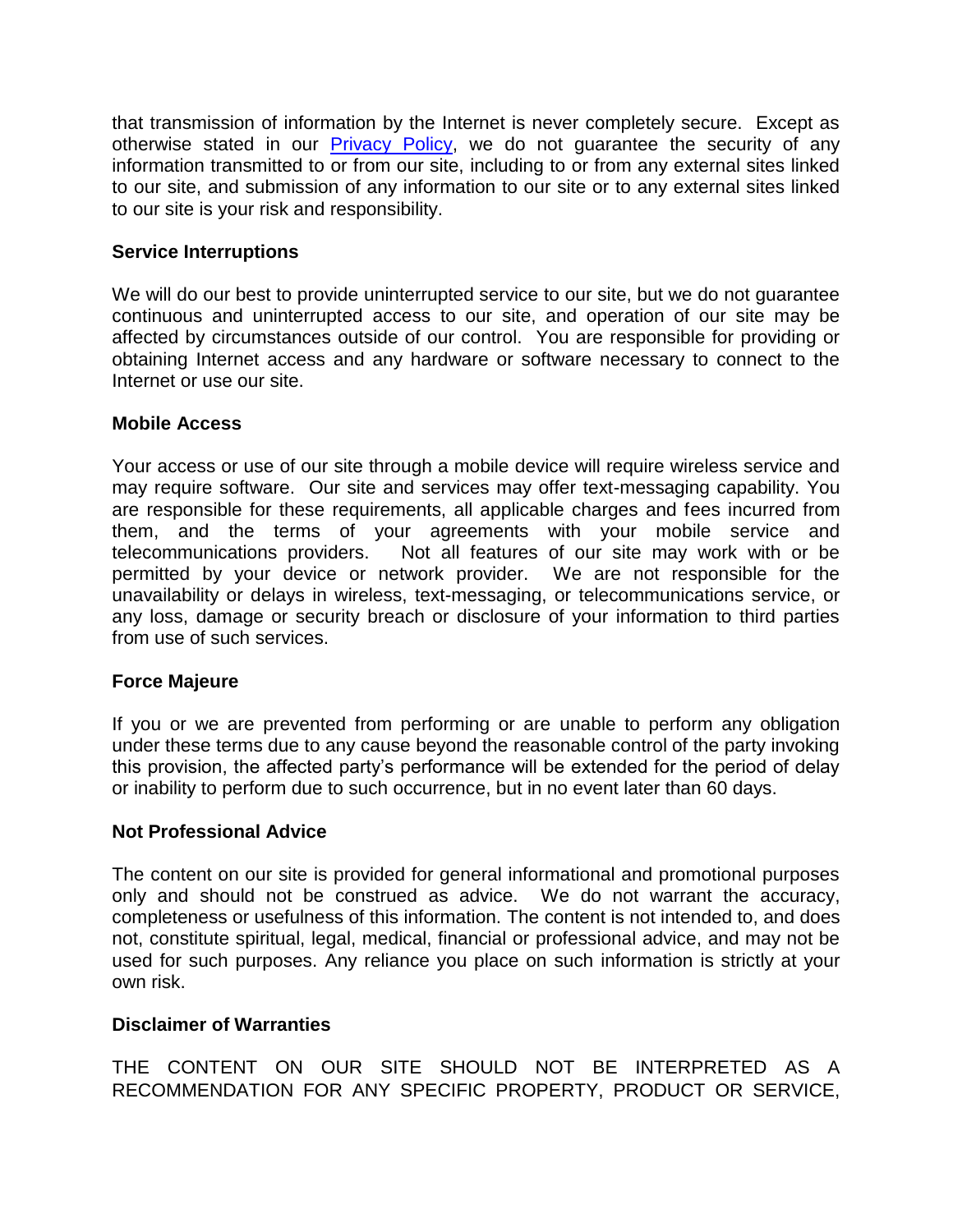USE OR COURSE OF ACTION. THE CONTENT MAY NOT BE ACCURATE, UP TO DATE, COMPLETE OR UNTAMPERED, AND IS NOT TO BE RELIED UPON.YOU SHOULD NOT ACT OR RELY ON ANY OF THE CONTENT WITHOUT SEEKING ADVICE OF A QUALIFIED PROFESSIONAL. YOU UNDERSTAND AND AGREE THAT USE OF OUR SITE IS AT YOUR SOLE RISK, ANY INFORMATION, MATERIAL OR DATA DOWNLOADED OR OTHERWISE OBTAINED THROUGH THE USE OF OUR SITE IS AT YOUR OWN DISCRETION AND RISK AND YOU WILL BE SOLELY RESPONSIBLE FOR ANY DAMAGE TO YOUR COMPUTER SYSTEM OR LOSS OF DATA THAT RESULTS FROM THE DOWNLOAD OF SUCH MATERIAL OR DATA. OUR SITE IS PROVIDED ON AN "AS IS" AND "AS AVAILABLE" BASIS. TO THE FULLEST EXTENT PERMITTED BY APPLICABLE LAW, WE MAKE NO REPRESENTATIONS OR WARRANTIES OF ANY KIND, EXPRESS OR IMPLIED, REGARDING THE USE OR THE RESULTS OF OUR SITE IN TERMS OF CORRECTNESS, ACCURACY, RELIABILITY, OR OTHERWISE. WE ARE NOT LIABLE FOR ANY INTERRUPTIONS, ERRORS, COMPUTER VIRUSES OR OTHER HARMFUL COMPONENTS IN THE USE OF OUR SITE. WE DISCLAIM ALL EXPRESS OR IMPLIED WARRANTIES WITH REGARD TO OUR SITE AND THE INFORMATION PROVIDED, INCLUDING THE IMPLIED WARRANTIES OF MERCHANTABILITY AND FITNESS FOR A PARTICULAR PURPOSE, NON-INFRINGEMENT, TITLE, FREEDOM FROM DEFECTS, UNINTERRUPTED USE, AND ALL WARRANTIES IMPLIED FROM ANY COURSE OF DEALING OR USAGE OF TRADE. THIS INCLUDES LOSS OF DATA OR PROFIT ARISING OUT OF THE USE OR THE INABILITY TO USE THE CONTENT OF OUR SITE. WE DO NOT WARRANT THAT ANY CONTENT OR INFORMATION ACCESSED THROUGH OUR SITE WILL BE UNINTERRUPTED OR ERROR FREE, DEFECTS WILL BE CORRECTED, OR OUR SITE OR THE SERVERS THAT MAKE OUR SITE AVAILABLE ARE FREE OF VIRUSES OR OTHER HARMFUL COMPONENTS.

## **Limitation of Liability**

IN NO EVENT WILL WE OR ANY OF OUR PARENTS, SUBSIDIARIES, AFFILIATES, MEMBERS, OFFICERS, DIRECTORS, EMPLOYEES, CONSULTANTS, AGENTS, REPRESENTATIVES, OR SERVICE PROVIDERS BE LIABLE TO YOU OR ANY THIRD PARTY FOR ANY DAMAGES OF ANY KIND, INCLUDING DIRECT, INDIRECT, SPECIAL, CONSEQUENTIAL, INCIDENTAL, EXEMPLARY OR PUNITIVE DAMAGES, OR DAMAGES FOR LOST PROFITS, LOSS OF REVENUE, OR LOSS OF USE, ARISING OUT OF OR RELATED TO ANY USE OF OUR SITE OR THE INFORMATION CONTAINED ON OUR SITE, THE INABILITY TO USE OUR SITE, THE USE OF OR THE INABILITY TO USE OUR SERVICES, OR ANY GOODS OR SERVICES PURCHASED OR OBTAINED OR MESSAGES RECEIVED OR TRANSACTIONS ENTERED INTO THROUGH OUR SITE, OR LOSS OF, UNAUTHORIZED ACCESS TO OR ALTERATION OF A USER'S TRANSMISSIONS OR DATA OR FOR THE COST OF PROCUREMENT OF SUBSTITUTE GOODS AND SERVICES, WHETHER SUCH DAMAGES ARISE IN CONTRACT, NEGLIGENCE, TORT, STRICT LIABILITY, UNDER STATUTE, IN EQUITY, AT LAW, OR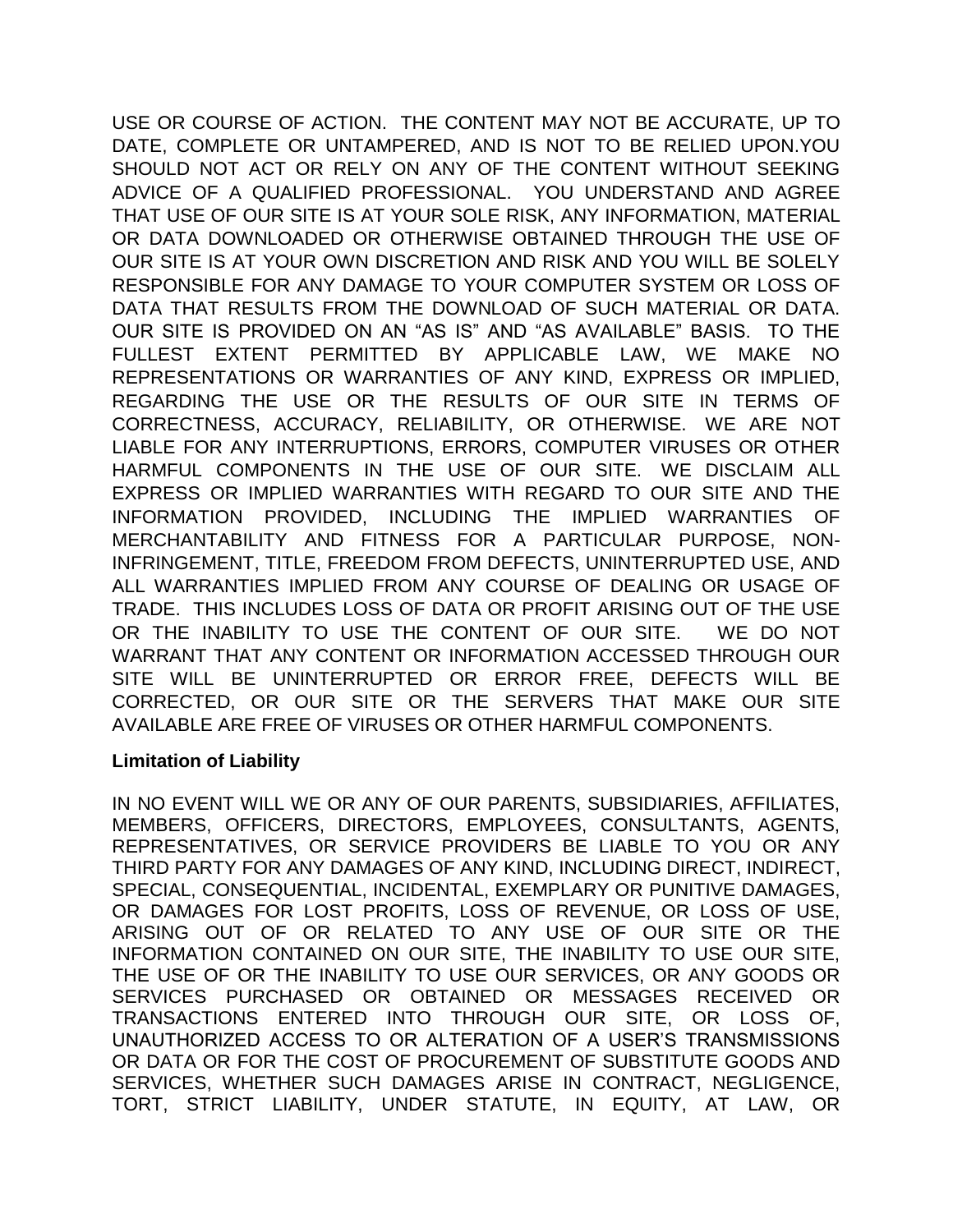OTHERWISE, EVEN IF WE OR OUR REPRESENTATIVES HAVE BEEN ADVISED OF THE POSSIBILITY OF SUCH DAMAGES. IN NO EVENT WILL OUR TOTAL LIABILITY TO YOU FOR ALL DAMAGES, LOSSES, OR CAUSES OF ACTION EXCEED THE GREATER OF THE TOTAL FEES PAID BY YOU FOR THE SERVICES GIVING RISE TO THE CAUSE OF ACTION OR ONE HUNDRED DOLLARS (\$100.00). SOME JURISDICTIONS DO NOT ALLOW FOR THE LIMITATION OR EXCLUSION OF LIABILITY FOR INCIDENTAL OR CONSEQUENTIAL DAMAGES. IN THOSE JURISDICTIONS, OUR LIABILITY IS LIMITED TO THE GREATEST EXTENT PERMITTED BY LAW.

# **Waiver of California Civil Code Section 1542 and Similar Laws**

BY USING OUR SITE, YOU WAIVE ANY RIGHTS YOU MAY HAVE WITH RESPECT TO CALIFORNIA CIVIL CODE SECTION 1542, WHICH SAYS "A GENERAL RELEASE DOES NOT EXTEND TO CLAIMS WHICH THE CREDITOR DOES NOT KNOW OR SUSPECT TO EXIST IN HIS FAVOR AT THE TIME OF EXECUTING THE RELEASE, WHICH, IF KNOWN BY HIM MUST HAVE MATERIALLY AFFECTED HIS SETTLEMENT WITH THE DEBTOR," AND ANY SIMILAR LAW OF ANY OTHER JURISDICTION.

# **Relationship of Parties**

You acknowledge that no joint venture, partnership, employment, or agency relationship exists between you and us as a result of these terms or any use of this site. You agree not to hold yourself out as our representative, agent, or employee, and we shall not be liable for any representation, act or omission made by you.

## **Indemnification**

You agree to defend, indemnify and hold harmless us, our affiliates, licensors and service providers, and our respective officers, directors, employees, contractors, agents, licensors, suppliers, successors and assigns from and against any claims, liabilities, damages, judgments, awards, losses, costs, expenses or fees (including reasonable attorneys' fees) arising out of or relating to your violation of these terms or your representations and warranties in these terms, your use of the site, including, without limitation, your User Contributions, any use of the site's content, services and products other than as expressly authorized in these terms or your use of any information obtained from the site, or infringement by you, or other user of the site using your computer, of any intellectual property or any other right of any person or entity. You will cooperate as fully as reasonably required in the defense of any claim. We reserve the right, at our own expense, to assume the exclusive defense and control of any matter otherwise subject to indemnification by you, and you will not in any event settle any such matter without our written consent.

# **Governing Law and Jurisdiction**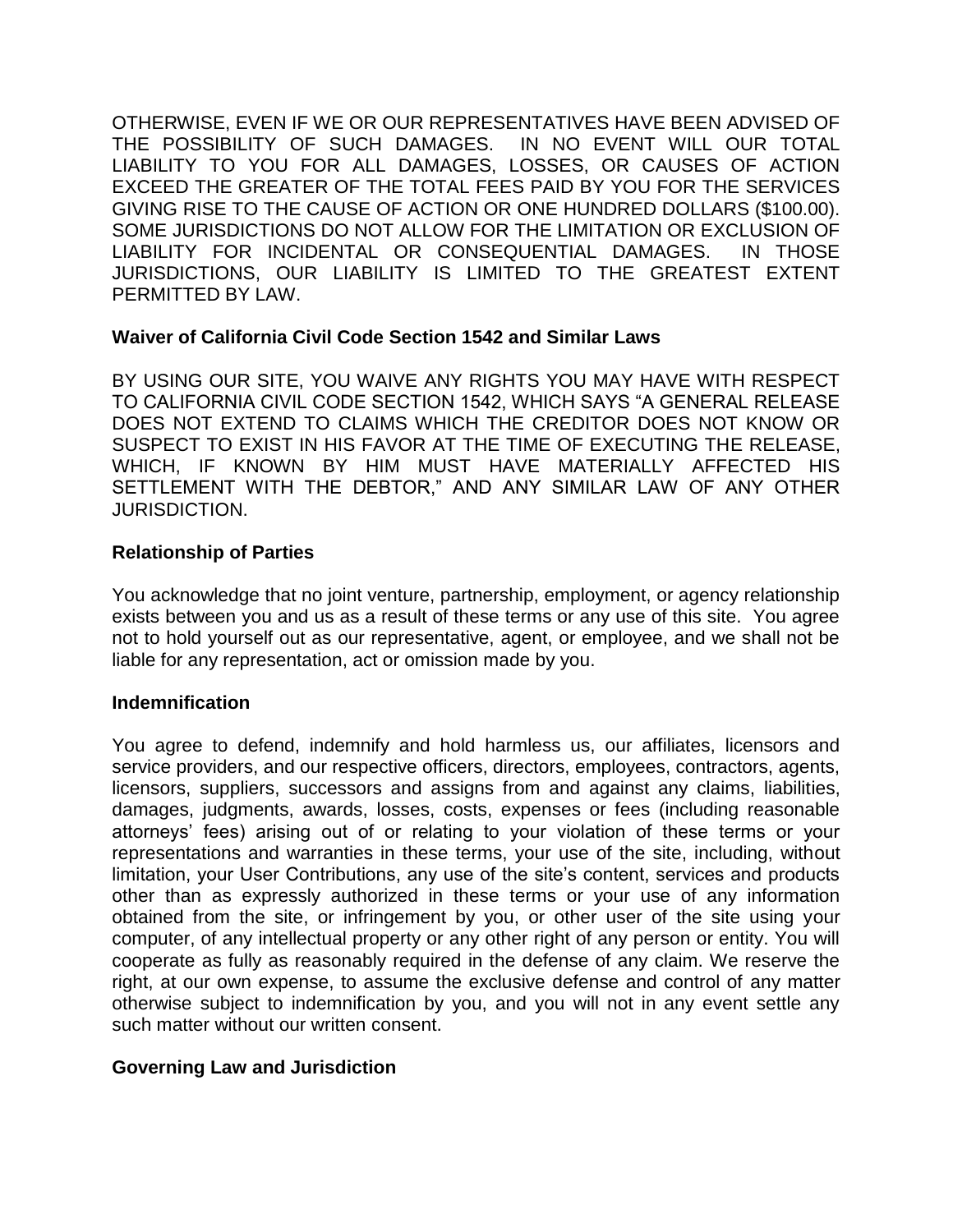These terms are governed by and construed in accordance with the laws of the State of Tennessee, United States of America, without giving effect to the principles of conflicts of laws of such state, and are binding on you in the United States and worldwide. Except as otherwise stated in these terms, we make no representation that our site is appropriate, legal or available for use in other locations. Accordingly, if you choose to use our site, you agree to do so subject to the internal laws of the State of Tennessee. The United Nations Convention on Contracts for the International Sale of Goods does not apply to the interpretation or construction of these terms. Except for disputes subject to arbitration as stated below, the state and federal courts of McMinn County, Tennessee, will be the exclusive forum and venue to resolve disputes arising out of or relating to these terms or the use of or visit to our site. By using our site, and thereby agreeing to these terms, you consent to personal jurisdiction and venue in the state and federal courts in McMinn County, Tennessee, with respect to all such disputes. You acknowledge that your breach or potential breach of any of these terms or infringement or potential infringement of our intellectual property rights may cause us irreparable harm for which recovery of money damages would be inadequate. You agree that we will be entitled, in addition to any other remedies available to us, to seek any relief, equitable or otherwise, to prevent or restrain such breach or potential breach.

# **International Use and Export Controls**

Our site is operated from its location in the United States of America. We do not represent that our site is appropriate or available for use in all jurisdictions, and not all of our products or services discussed on our site are available in all jurisdictions or appropriate or available for use outside the United States. We prohibit accessing content from within jurisdictions where such content is illegal. If you choose to access our site from outside the United States, you do so on your own initiative and are solely responsible for complying with applicable local laws, including applicable laws regarding the transmission of data exported from the United States or the country in which you reside. Certain software and services offered on or through our site may be subject to United States export controls and economic sanctions laws. In particular, but without limitation, software and software services through our site may not be exported to any U.S.-embargoed countries or anyone on the U.S. Treasury Department's list of Specially Designated Nationals or the U.S. Department of Commerce Denied Person's List or Entity List.

## **Taxes**

You are responsible for all taxes, duties, levies, and fees, including any sales, use or withholding taxes, imposed on or in connection with use of our site by any taxing authority worldwide.

## **Other Terms**

These terms will inure to the benefit of our successors, assigns and licensees. If any provisions of these terms are unlawful, void, or unenforceable for any reason, the other